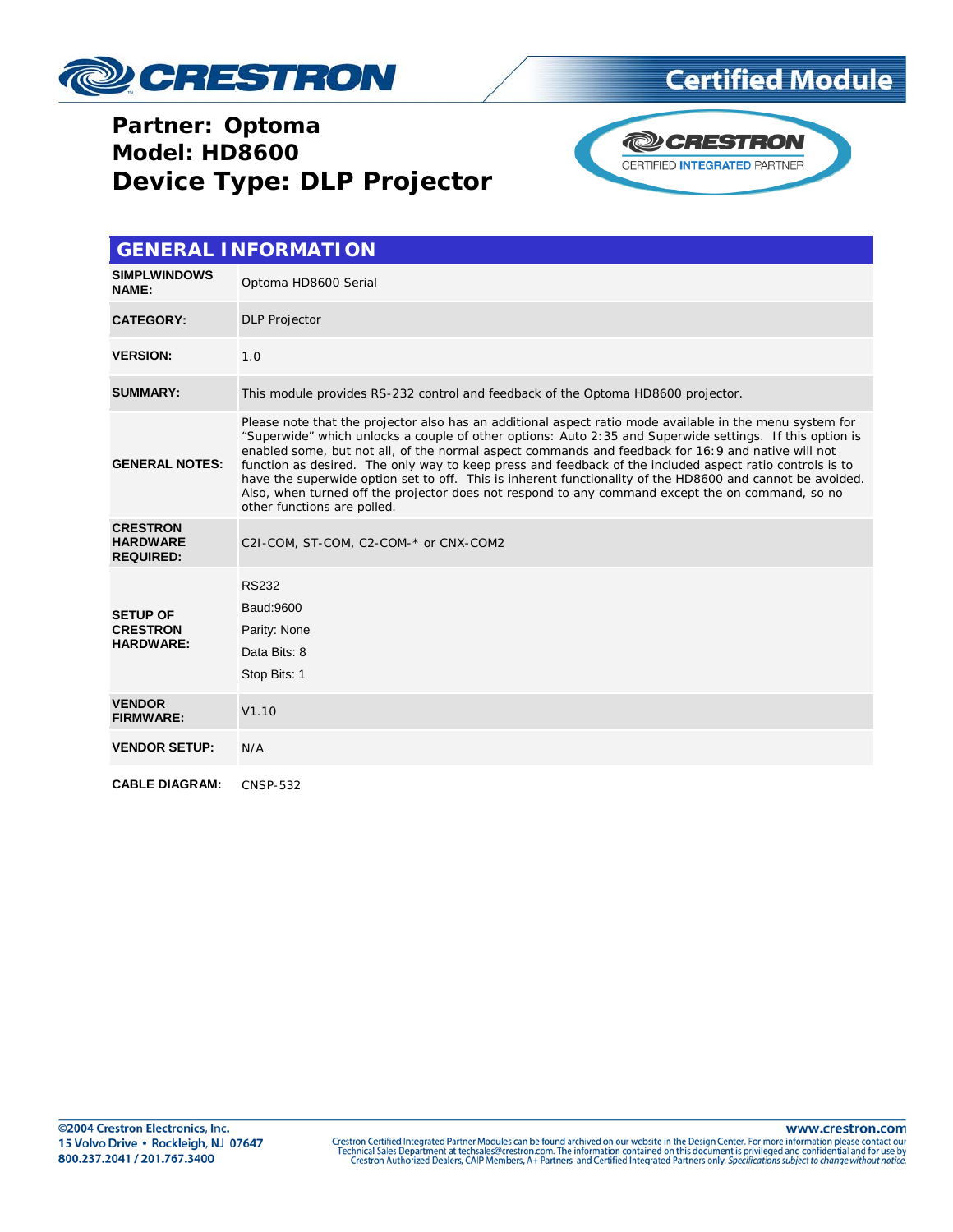

# **Certified Module**

## **Partner: Optoma Model: HD8600 Device Type: DLP Projector**



# **CNSP-532**

### Reon View of Connector Rean Mew of Connector О O ⊙ ٥ ⊛ ◎ Rx Rx ℗ Z<br>Ö ⊚ Š ℗ Tx ℗ Тx ⊚ ⊚ G ◉ G ◉ ⊛ 8 ◑ **RTS** ⊚ C RTS  $^{\circledR}$ © ٩ CTS CTS Θ О ○ 9 Pin Fenole 9 Pin Female

### **CONTROL:**

| Power_ <on off="" toggle=""></on> | D | Pulse to turn the display on or off.                                                                                                            |
|-----------------------------------|---|-------------------------------------------------------------------------------------------------------------------------------------------------|
| $Input*$                          | D | Pulse to select desired input.                                                                                                                  |
| AV Mode *                         | D | Pulse to select desired picture preset.                                                                                                         |
| Aspect_*                          | D | Pulse to select the desired aspect ratio.                                                                                                       |
| Menu                              | D | Pulse to display the projector's on-screen menu. When menu is already on the screen,<br>pulsing will move back one menu level.                  |
| Menu *                            | D | Pulse to move highlighted menu option up, down, left or right, then pulse enter to select<br>highlighted option.                                |
| Projection_Mode_*                 | D | Pulse to change orientation of projector image based on how it is mounted.                                                                      |
| Color_Temp_*                      | D | Pulse to select desired color temperature setting.                                                                                              |
| Menu Location *                   | D | Pulse to select desired location of the projector on-screen menu.                                                                               |
| Lamp_Reset                        | D | Pulse to reset the projector lamp hours counter after replacing the bulb.                                                                       |
| Lamp_Hours_Reminder_*             | D | Pulse to turn the projector's on-screen lamp hours reminder on/off.                                                                             |
| Source Lock On/Off                | D | Pulse to turn on or off auto source search feature. On will continuously cycle through inputs<br>until valid incoming video signal is detected. |
| Poll Enable                       | D | Hold high to enable polling for projector status including power, input, projector mount<br>orientation, aspect ratio and color temperature.    |

©2004 Crestron Electronics, Inc. 15 Volvo Drive · Rockleigh, NJ 07647 800.237.2041 / 201.767.3400

www.crestron.com

Crestron Certified Integrated Partner Modules can be found archived on our website in the Design Center. For more information please contact our<br>Technical Sales Department at techsales@crestron.com. The information contain